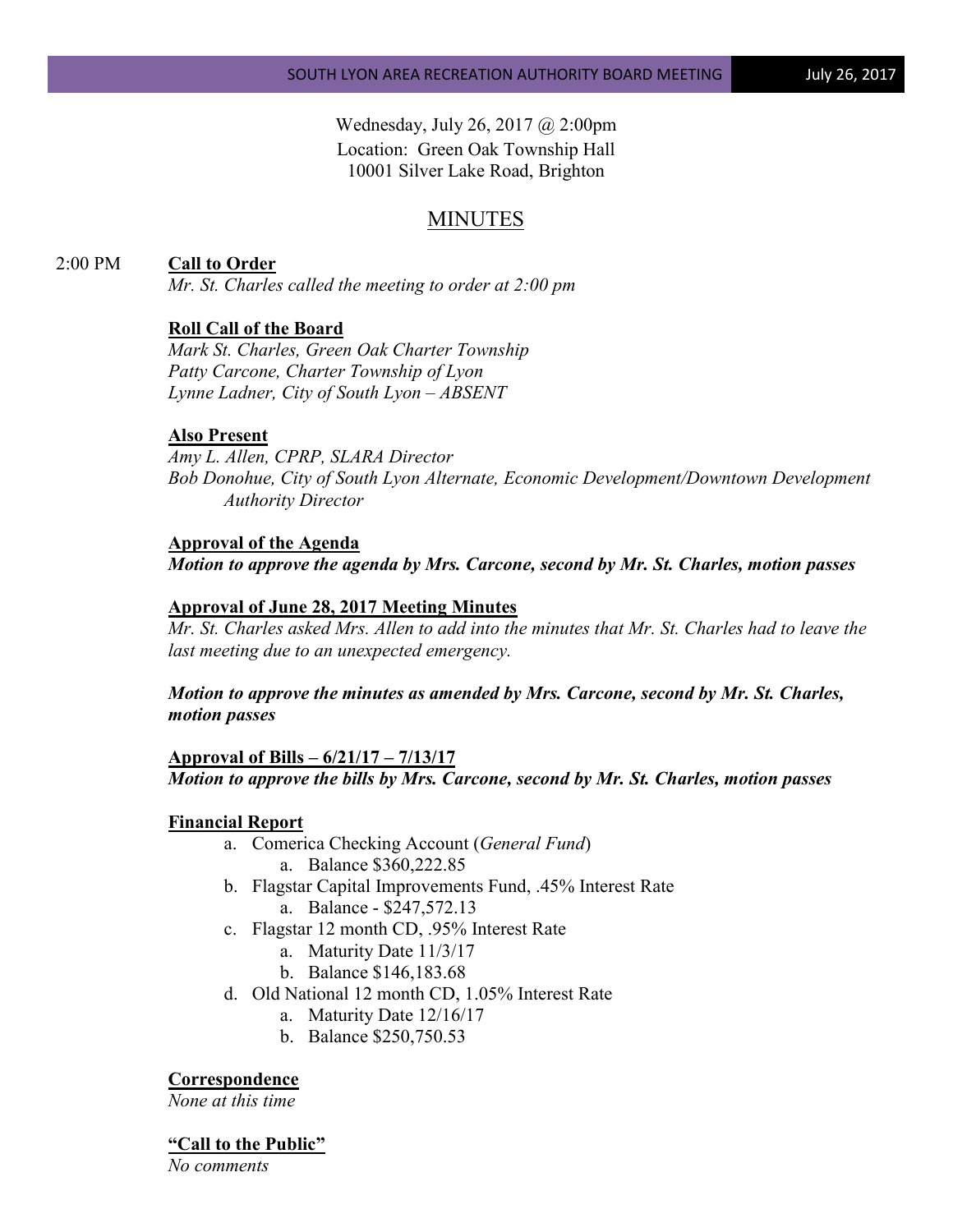# **I) Old Business**

### **1. SLARA Office Updates**

### **a. SLARA Staff Meeting Minutes**

*Mrs. Allen included a copy of the last staff meeting agenda in the board packet for review*

# **b. Marketing/Special Events Manager Position – UPDATE**

*Mrs. Allen informed the board that this item will be taken off the agenda moving forward. Mrs. Allen and Mrs. Hoskins have taken over special events for the SLARA office and will be making some changes. Mrs. Allen wants to make more of the special events marketing opportunities for the organization and also wants to partner up with some of the municipalities existing events to enhance these programs.*

# **2. Member Updates**

*Lyon Township – DPW interviews are still taking place. Bids are out for new legal services. The big chair at the park is doing well, lots of people utilizing it. Trackers currently went into all township vehicles.*

*South Lyon – Some new restaurants should be coming in soon. Lots of new retail has been coming in. Less than 4% occupancy left in the city. Tonight is the monthly car show. Tonight is also the first Car & Art Show downtown. The Hotel is shooting for a Labor Day opening.*

*Green Oak – Green Oak Days is coming up on Saturday, September 16th from 10 am- 3 pm. The Lakeland Non-Motorized Trail is moving forward with a grant from SEMCOG.* 

# **II) New Business**

# **1. McHattie Funfest Wrap**

*Mrs. Allen shared pictures from the event with the board members. The event was very well attended. Staff gave out over 180 hot dogs. Oakland County Parks provided 2 inflatables for the kids thru a Recreation Grant. Wildwind Equestrian was present with their horses and let the kids walk horses along with providing a craft table. Moving forward the SLARA would like to partner with the South Lyon Fire Department and offer this event in conjunction with the Spray Day.*

### **2. Island Lake Kids Kamp Update**

*Mrs. Allen informed the board that this year was the first time they offered a Meet and Greet event for camp. This event was well attended with between 20 and 25 families attending. Staff were present to answer questions, there was free pizza offered, Heavner staff was on hand to introduce the parents to activities the kids would be taking part in this summer. Next year we plan to have more activities set up to keep the kids busy while the parents meet with staff.*

# **3. September Meeting Date**

*Mrs. Allen made the board aware that she will be out of town at the NRPA Conference during the scheduled September board meeting. She asked the board if they would like to change the September meeting date or cancel the meeting. The board decided to cancel the meeting and asked Mrs. Allen to send notices to post.*

- **4. Distribution of 2017-2018 SLARA Municipality Contribution Invoices** *Mrs. Allen presented the City of South Lyon and Green Oak Township with their contribution invoices. She will send Lyon Township their invoice after January 1, 2018.*
- **5. Board Member Comments**